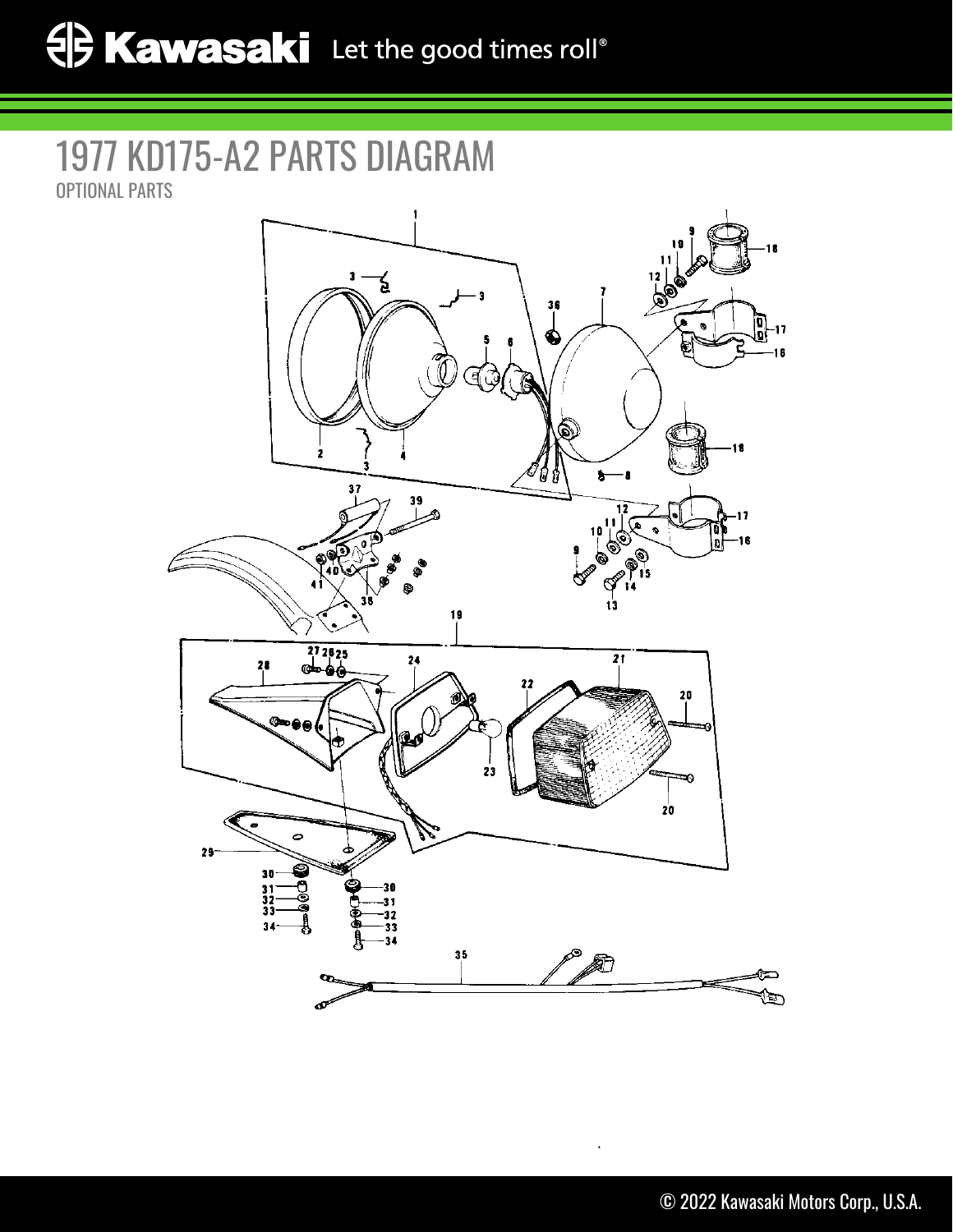## 1977 KD175-A2 PARTS LIST

OPTIONAL PARTS

| <b>ITEM NAME</b>                  | <b>PART NUMBER</b> | <b>QUANTITY</b> |
|-----------------------------------|--------------------|-----------------|
| LAMP UNIT-HEAD (Ref #1)           | 23004-023          |                 |
| RIM, HEAD LAMP (Ref #2)           | 23006-043          |                 |
| CLAMP, HEAD LAMP LENS (Ref #3)    | 23009-014          |                 |
| LENS UNIT-HEAD LAMP (Ref #4)      | 23007-010          |                 |
| BULB 6V 25/25W (Ref # 5)          | 92069-031          |                 |
| SOCKET HEAD LAMP (Ref # 6)        | 23008-009          |                 |
| BODY, HD LIGHT, FL BLCK (Ref #7)  | 23005-1006-21      |                 |
| BODY, HD LIGHT, FL BLCK (Ref #7)  | 23005-1006-21      |                 |
| SCREW OVL CNTSNK 5X8 (Ref # 8)    | 222E0508A          |                 |
| SCREW, PAN HEAD, 5X14 (Ref # 8)   | 23019-025          |                 |
| BOLT, HEX HEAD, 10X25 (Ref # 9)   | 92007-045          |                 |
| WASHER SPRING 10MM (Ref # 10)     | 461F1000           |                 |
| WASHER PLAIN 10MM (Ref # 11)      | 411B1000           |                 |
| WASHER LOCK 10MM (Ref # 12)       | 463H1000           |                 |
| BOLT HEAD LAMP MOUNT (Ref # 13)   | 92007-003          |                 |
| WASHER SPRING 8MM (Ref # 14)      | 461F0800           |                 |
| WASHER PLAIN 8MM (Ref #15)        | 411B0800           |                 |
| BRACKET, HEAD LAMP (Ref # 16)     | 23064-018          |                 |
| BRACKET, HEAD LAMP (Ref #17)      | 23064-019          |                 |
| DAMPER RUBBER (Ref #18)           | 92075-064          |                 |
| LAMP ASSY, TAIL, WHITE (Ref # 18) | 23024-084-3G       |                 |
| SCREW-PAN-CROS (Ref # 20)         | 220E0325           |                 |
| LENS, TAIL LAMP (Ref # 21)        | 23026-040          |                 |
| GASKET, TAIL LIGHT (Ref # 22)     | 23028-020          |                 |
| BULB, 6V 17/5.3W (Ref # 23)       | 92069-028          |                 |
| CASE, TAIL LAMP (Ref # 24)        | 23027-044          |                 |
| WASHER PLAIN 5MM (Ref # 25)       | 411B0500           |                 |
| WASHER SPRING 5MM (Ref # 26)      | 461F0500           |                 |
| SCREW PAN HEAD 5X10 (Ref # 27)    | 220E0510A          |                 |